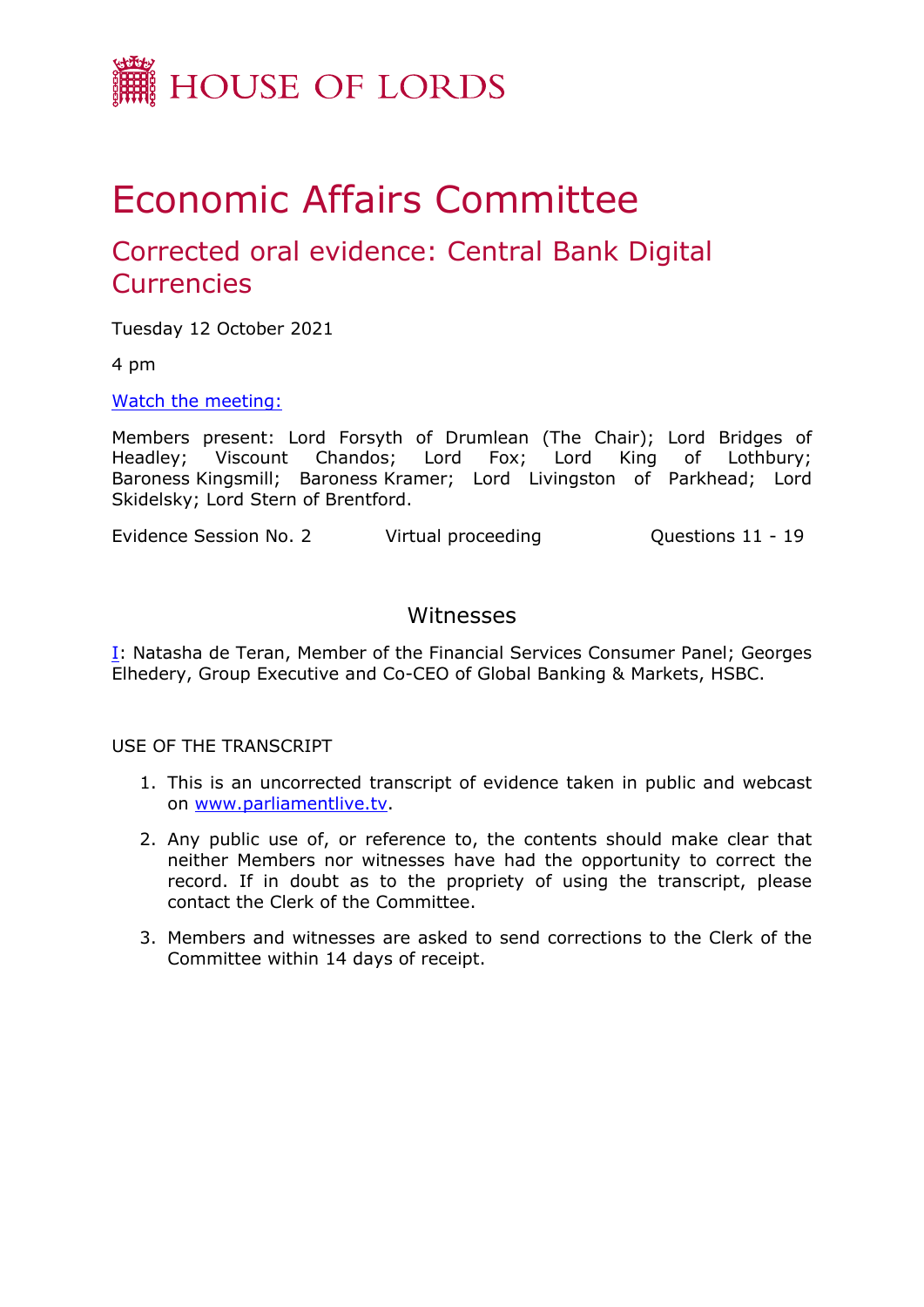### <span id="page-1-0"></span>Examination of witnesses

Natasha de Teran and Georges Elhedery.

Q11 **The Chair:** Natasha de Teran is a member of the Financial Services Consumer Panel, and Georges Elhedery is the group executive and co-CEO of Global Banking and Markets, HSBC. Welcome to this committee and inquiry. We appreciate you giving up your time. I apologise for the fact that we are running a few minutes late.

May I ask the first question? What are the main issues driving central banks to explore central bank digital currencies? Why do central banks consider CBDCs, rather than alternative solutions, to be the correct answer to issues such as the decline in cash and the need to improve payment services?

*Georges Elhedery:* I sponsor the CBDC initiative as the group executive for HSBC and therefore have diverse engagements with various central banks. I am also a member of the Bank of England's engagement forum on CBDCs. That is part of my day job, on top of my executive responsibilities in global banking and markets.

The interesting point is that different central banks that we have been engaging with have had different reasons for looking at CBDCs as an alternative to bank notes. I will probably articulate a couple of them and am happy to go into any details afterwards as you deem fit.

For some central banks—eCNY was mentioned earlier—the main reason for what observe is that retail payments in mainland China has practically moved away from the banking sector and become dominated by two very large technology companies that are dealing with most of these payments. It became practically impossible in the competitive landscape for any single bank to try to regain market share and capabilities in that space.

Therefore, it became paramount that the only way to achieve it was by teaming up with six banks on a central bank initiative to come up with an alternative mechanism that tries genuinely to compete and take a share in retail payments and bring greater credibility and capabilities for the regulated banking system to intervene in the payments space, but to bring with it private sector innovation, because as it was concentrated with two big techs it was difficult to envisage innovation from SMEs, et cetera.

If you move closer to home, as was said earlier, the European Central Bank has been considering a number of initiatives on CBDCs. The view at this stage is that bank note utilisation has dropped so much in the eurozone that the proximity of the consumer of retail—the citizen or resident—with its central bank has reduced in an uncomfortable way, and there is a need to ensure that there will always be an alternative mechanism to bank notes for residents of the eurozone to feel they have direct access to their central bank. Technology was not the main source.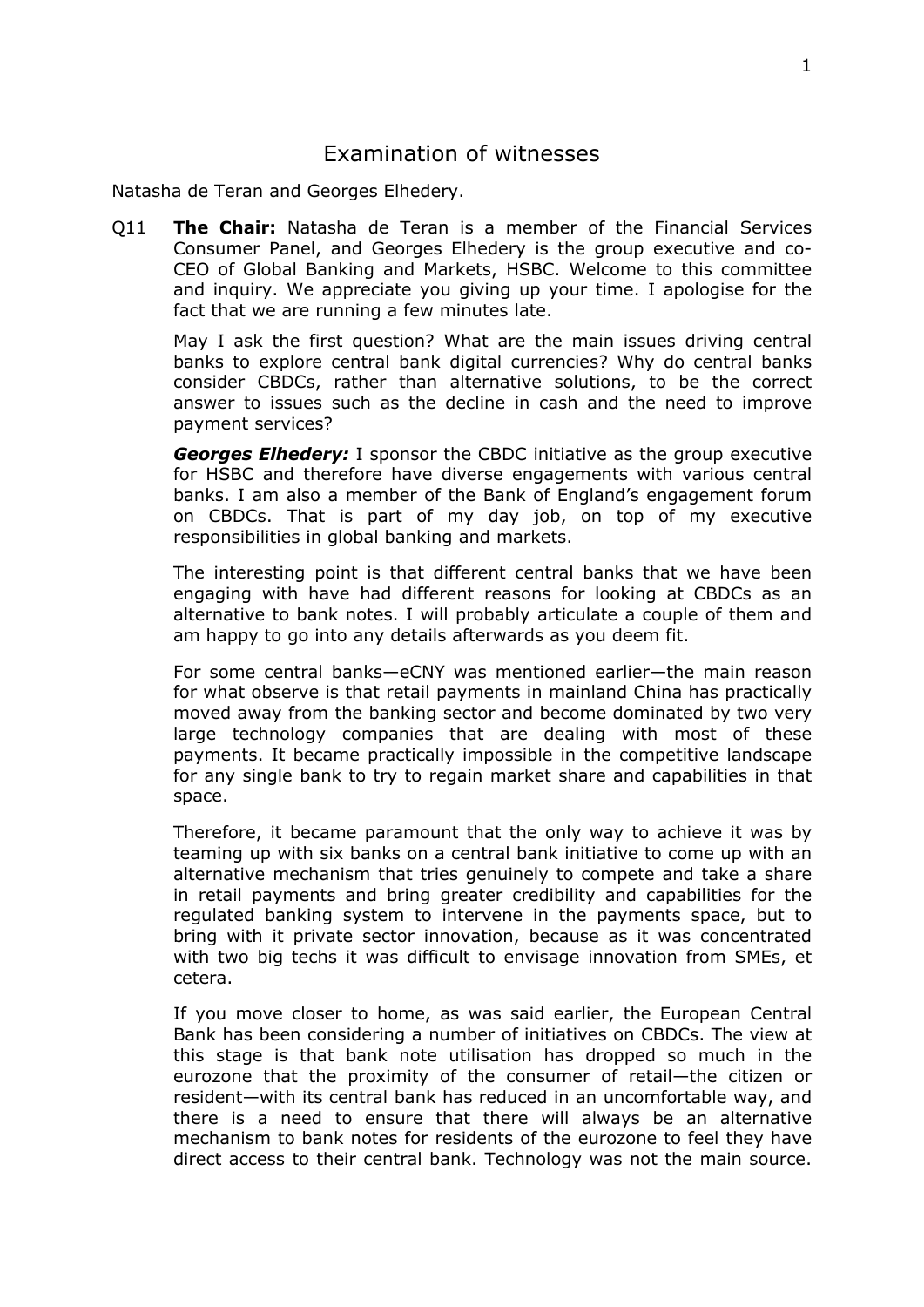CBDC was not a technology exercise; it was mostly an exercise in regaining direct contact with the consumer in the eurozone.

The US is important. There is ongoing debate in the US on whether this is relevant. We looked at stablecoin development, which we talked about earlier. Stablecoins have that name only because the issuers choose to call them that. There is no prudential or any other regulation that guarantees to the consumer that they indeed will be stable and they will get their money back at the end, or whenever they need it.

When you consider that some stablecoin providers are now offering interest rates, or claiming to be willing to do so, up to 4% when bank account interest rates are at zero, you have a real displacement risk from the regulated, supervised deposit base in banks moving to the as yet unregulated and unsupervised stablecoin area. It is important to try to avoid that initial fringe activity, which will become more systemic if we see more deposits being lost by the main banks and going into unregulated DeFi or decentralised finance.

That would be an argument to start to say that we need to displace these unregulated activities with more consumer-related protection capabilities and to try to bring the banks back into that space and regain that share.

**The Chair:** Looking at the other side of that coin, will you briefly explain what scale of disintermediation might result from the introduction of a UK CBDC, and what the consequences could be?

*Georges Elhedery:* The first argument I would make is that it is clear from the communication we are having with the Bank of England that we do not look at CBDC as a solution looking for a problem. We need to understand the problem and define the solution for it rather than just bring it in and find what problem we are trying to solve. We are looking at it from the point of view of whether there is a need and whether we have something that fulfils that need.

The risk of disintermediation in the UK at this stage may still be benign, but we do not have accurate data to reflect how many deposits by actual UK residents have moved away from the regulated to the unregulated DeFi space. Pound sterling stablecoins are relatively small, but, as was mentioned earlier, UK residents could move money into dollar stablecoins, so it will not necessarily be seen in the GBP space.

That risk can go only one way from here. We see a strong appeal for DeFi; there is a strong appeal for the anonymity, flexibility and technological advances that they give, but to all intents and purposes the risks of being unregulated and the systemic and other consumer risks that they pose are not necessarily well understood by retail. Therefore, this is not acting as a barrier for a growing number of residents possibly starting to move their money there, especially if they can get interest or they have access to other services that they may not get from their traditional bank.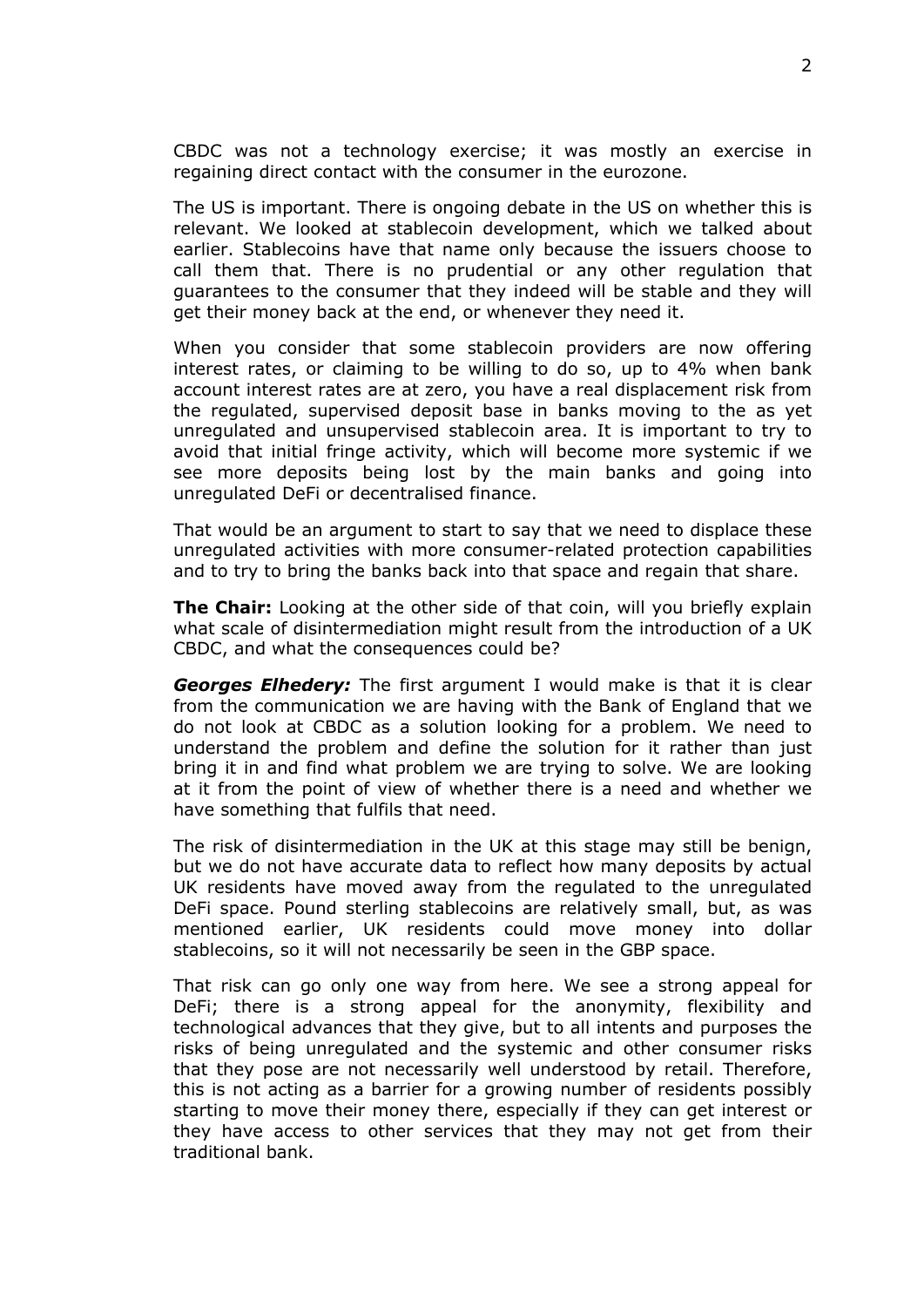**The Chair:** Natasha, do you want to comment on that last point about disintermediation and the influence of big tech?

*Natasha de Teran:* I agree with everything Mr Elhedery said, but when we think about disintermediation I do not think we need to look at the status quo and consider what a CBDC would do versus today, because tomorrow will look very different. Instead we have to think about tomorrow, and whether a CBDC would actually level the playing field there, allowing banks to compete alongside others in the DeFi and stablecoin space. It is not in yesterday's or today's world that we should be considering a CBDC either in this respect or in any other.

When it comes to disintermediation on other aspects, it really comes down to the design of the CBDC—whether there are limits on how much we can hold in balances, whether there are transaction limits, whether there is remuneration, tiered remuneration and so forth. I do not think that there are easy answers to it, but they can be designed so that they do not disintermediate banks too much.

All of us have to be worried if there are impacts on the supply of credit. That is where the design needs to be most sensitive, because if banks are no longer able to provide us with credit at the price that they do today we will need to have some other form of supply.

Q12 **Lord Fox:** We have talked a lot about banks and institutions. May we talk now about consumers, merchants and people who will be using this currency? Natasha, you said that central banks will have to make the case that CBDCs are more useful and easier to use. I assume that means that they are more useful and easier to use than so-called stablecoins or cash. If you were a central bank, how would you make the case that these are easier to use and more useful to people?

*Natasha de Teran:* For businesses, cash is not easy to use.

**Lord Fox:** Agreed.

*Natasha de Teran:* It is risky, cumbersome and expensive, so anything should be better than that.

**Lord Fox:** But they already have electronic money. My sister runs a news agency. Seventy per cent of her sales are done on a card. She no longer has to carry bags of cash to a bank, so that is happening in the current world.

*Natasha de Teran:* That is happening in the current world. I believe that card settlements are not immediate. Her payments will not be reaching her immediately, which has a drag on her business, and there are also costs involved. Those are not insignificant, are perhaps something a CBDC could improve on.

From a consumer standpoint, one would be looking at safety, because as consumers we do not see the cost of a card payment; it is not transparent to us. So in a world where different payment methods do not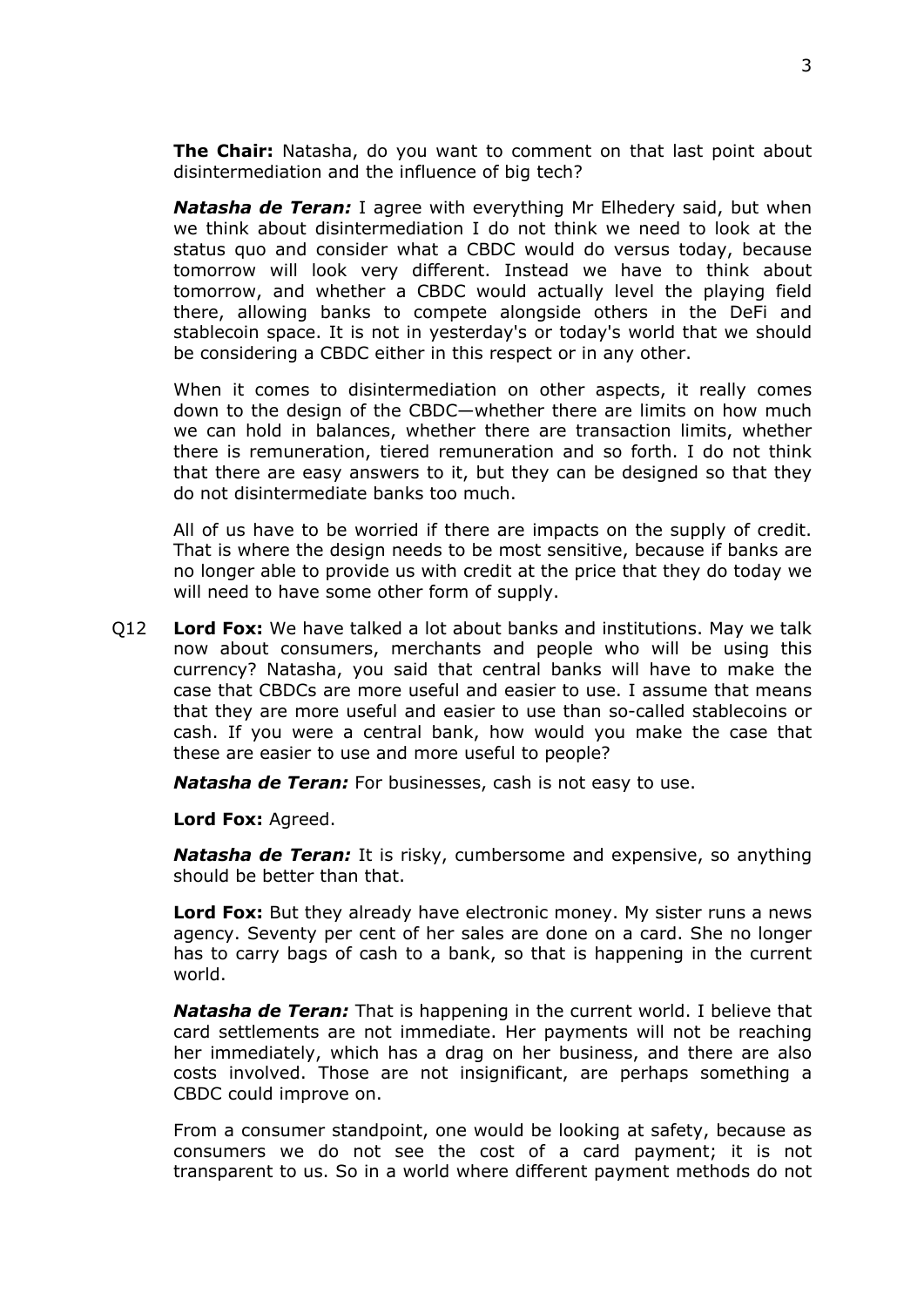compete on cash, as they do not in the UK, it is difficult to translate that into an appealing cost equation for a consumer, but if I perceive a new payment method to be safer and accepted more ubiquitously accepted I might find it appealing.

**Lord Fox:** Mr Elhedery, as a bank that is currently levying some of these costs in cashing up cash or using a card, do you agree? What benefits would you see in this for consumers particularly rather than merchants?

*Georges Elhedery:* First, I agree with Ms de Teran that the various considerations that she raised all play into the consumer's expectation or acceptance of CBDCs.

There are a few other considerations. When you mention cards, it assumes that the consumer has a bank account and that the merchant has a point-of-sale mechanism or capability. Possibly, that transaction is done physically at the point of sale. For instance, CBDCs would allow for no-cash accounts being available or transactions in out-of-hours banking services, or possibly even transactions offline, so they do provide a level of flexibility that is not available today. They provide more flexibility for online payments and purchases as well. If we put all of those in the mix, we can see some of the benefits.

**Lord Fox:** If the new payment architecture initiative was successful, would CBDCs be a step change for consumers, or merely a shake-up? A previous witness referred to banks needing a shake-up. They could use the current architecture to do that, or they could use new architecture. How much of this is procedural conservatism, and how much is an actual roadblock to their actually doing it?

*Georges Elhedery:* That is a fair question. One could argue that some of the benefits immediately available to a consumer were marginal. The main consideration that we are looking at as a financial institution is what additional innovation one can do on these new payment platforms that can leapfrog the payment services. If we have to think of them today, maybe I do not have the answer.

A lot has been done by the Bank of England and UK institutions, public and private, to improve RTGS and the domestic payments systems. A lot has been done, but it is built on an incremental innovation on an existing platform.

Therefore, the question that we are asking ourselves is: does CBDC provide a leapfrog platform that allows more innovation by various fintech or other technology players and all sorts of services that would not be possible on today's platform?

**Lord Fox:** Ms de Teran, is that your view as well?

*Natasha de Teran:* Yes. I understand that the way central banks are considering a CBDC—I believe that the UK is still considering whether to proceed with a CBDC rather than it being a fait accompli—is to try to think about future needs rather than what we need today. We did not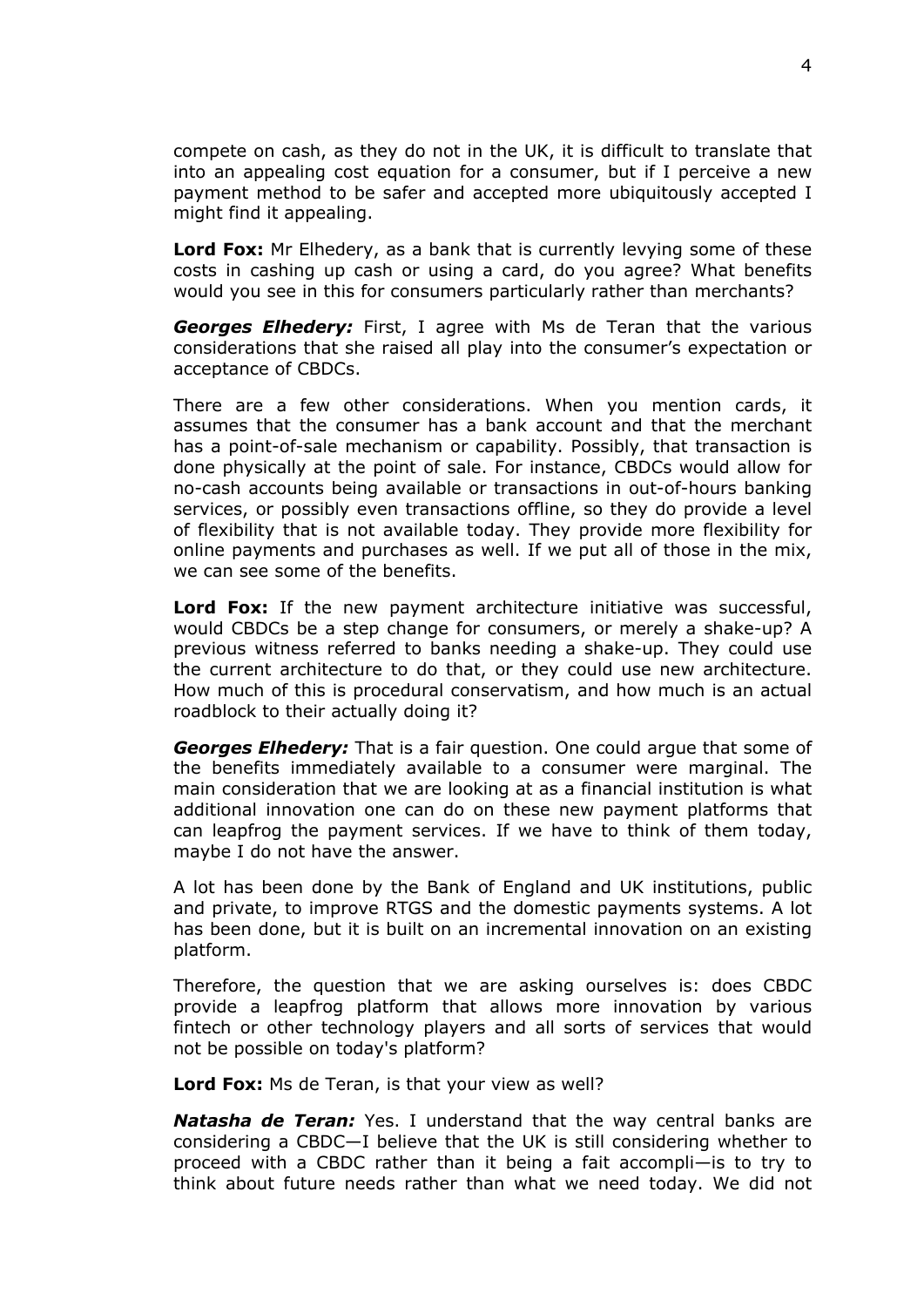know in 2007 that we needed a smartphone to make payments; we did not even know that we needed a smartphone, but it turns out now that we are all using our smartphones to make payments and many new things have become possible.

In this tremendous exercise that is going on the world over—it is a fantastic thing to be doing—we have the luxury of saying, "What should the payment system look like? Do we need a new framework to support it? How can we build in maximum flexibility to allow for competition, innovation, new entrants and new business opportunities?"

**Lord Fox:** I think that advising us to look at the counterfactual is quite an important piece of advice.

Q13 **Viscount Chandos:** I think that the evidence that we have already heard suggests that the central banks are considering CBDCs in response to innovation in cryptocurrency and fintech. What risk would there be that if a CBDC were introduced it would stifle innovation in finance and payments, and what factors should policymakers bear in mind to avoid stifling that innovation?

*Natasha de Teran:* There is a risk that it might stifle some negative innovation; it might help to distinguish a sovereign unit of account from other ones. I am not saying that all other ones are bad by definition, but we know that there are some less salubrious pretenders out there. I think that having an a digital manifestation of the sovereign unit of account could be very useful to that extent.

The design of the infrastructure will dictate how much competition there can be, but my understanding, certainly from everything that the Bank of England has put out either directly or through the Bank for International Settlements, is that they seem desirous of encouraging competition, including in the stablecoin area.

The danger is that without some kind of new framework—whether that has to be CBDC per se or just a new framework for the digital age—we will see great concentration, much as we have seen in China, and in the card industry here already.

*Georges Elhedery:* Echoing that, the first assumption that we are making is that CBDCs will be a public-private partnership initiative steered by the Bank of England in the UK, but with a lot of private sector involvement in the technology design and operating aspects—providing a sufficiently open architecture for new entrants and new technology to be built upon it, but at the same time being sufficiently safe for mass usage across the United Kingdom, as opposed to being restricted to a small section of residents who are very crypto-savvy.

Secondly, we look at CBDCs as a means of payment. I genuinely do not think that CBDCs should be considered as a store of value. If CBDCs were to become a store of value, it would probably defeat the deposit base of banks and their capability to lend, and not necessarily do much apart from taking out the credit risk of banks for all the depositors.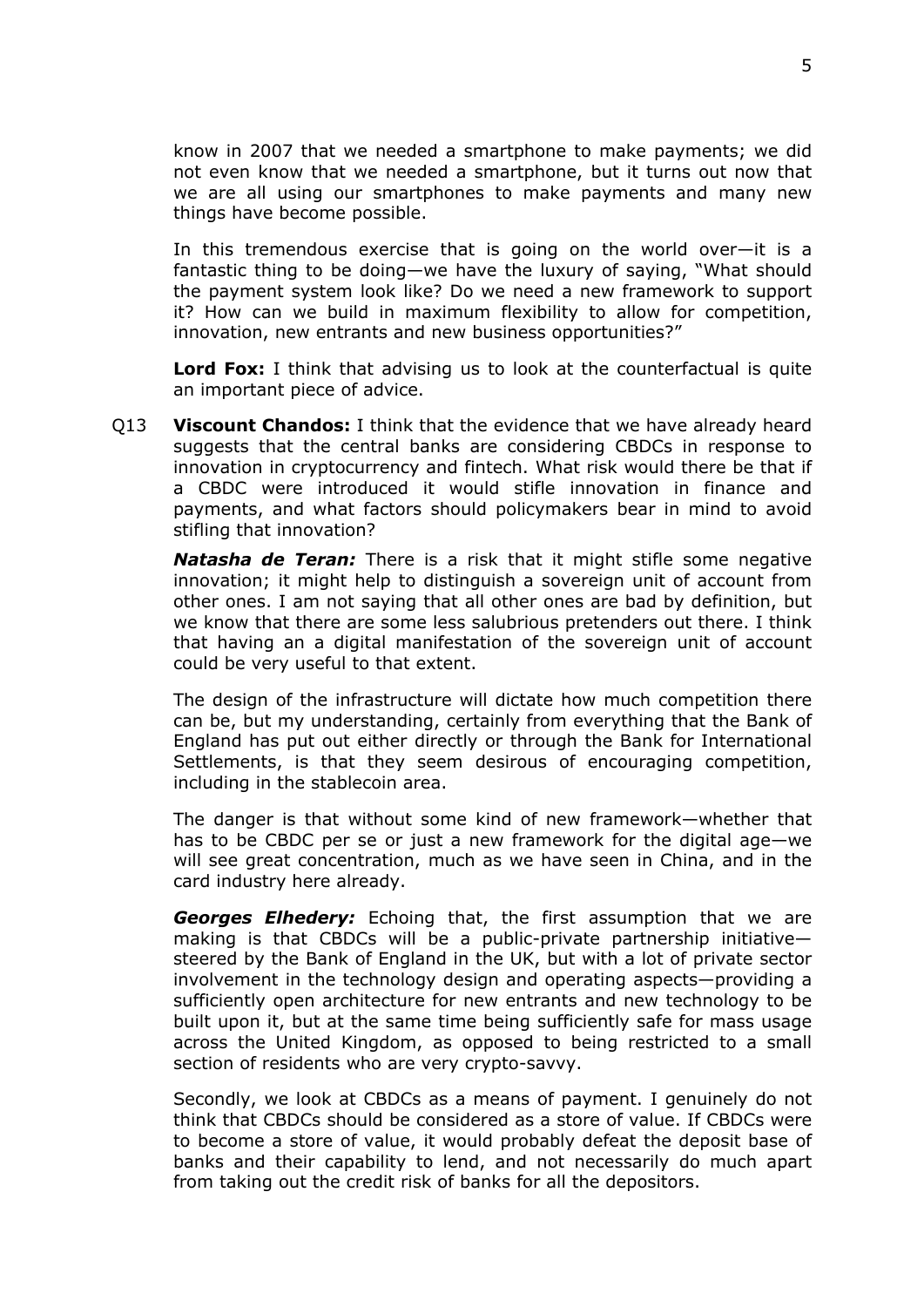The additional store of value is therefore limited, but if we look at it as a means of payment the additional benefits are materially more visible: speed, cost efficiency, operating hours and all sorts of services that can be built upon it. This is where innovation can take place. If that is the target, it will facilitate innovation.

Thirdly, compliance has been a major area of investment in financial institutions to ensure that any money transaction meets all sorts of customer due diligence. I refer to the KYC criteria but also to all sorts of money laundering, terrorism financing, tax avoidance and other illicit activity criteria, for which the compliance controls cost a lot of money to maintain but are built on clunky, old technology that has been built over the years.

That will allow for a lot of innovation in the regtech, or regulatory technology, space where we can leapfrog in having all these compliance criteria met in a materially more efficient, faster and safer framework. Therefore, not only are we providing more services through fintech; we are probably also allowing more regtech to operate on modern technology to support the whole banking system and payment channels and services.

**Viscount Chandos:** How do you prevent CBDCs from being a store of value not necessarily in a steady state but at a time of financial crisis?

*Georges Elhedery:* This is one of the main considerations in our discussions with the various central banks, including the Bank of England. A bank run today can happen online in seconds and create a major systemic risk for banks. There is not even the time to stand in a queue to try to withdraw money; it can happen instantaneously and put severe stress on the banking system.

This is where we need to provide guardrails. The initial observation is that with the right guardrails you can prevent this. There are various ways in which we solve this. Some central banks, not in the UK but elsewhere, have solved this by limiting the amount one can hold in a CBDC account; it is meant to be for petty retail payments as opposed to large financial transactions. If you limit the size for some of the money laundering or other illicit activities and equally limit the amount of systemic stress you put on a given bank under a bank run, that is one solution. We need to work on a number of other solutions and evaluate the benefits and collateral effects of each of them to find the right answer.

Q14 **Lord Bridges of Headley:** I want to return to the question that Lord King posited and that I believe Georges started to address. What are the problems that we are trying to solve? To put it to you very crudely and bluntly, the problem that we are trying to solve, or the threat that central banks face, is power and control. Olaf Scholz was quite right when he described Facebook as a wolf in sheep's clothing and went on to say that we must do everything possible to make sure that the currency monopoly remains in the hands of states.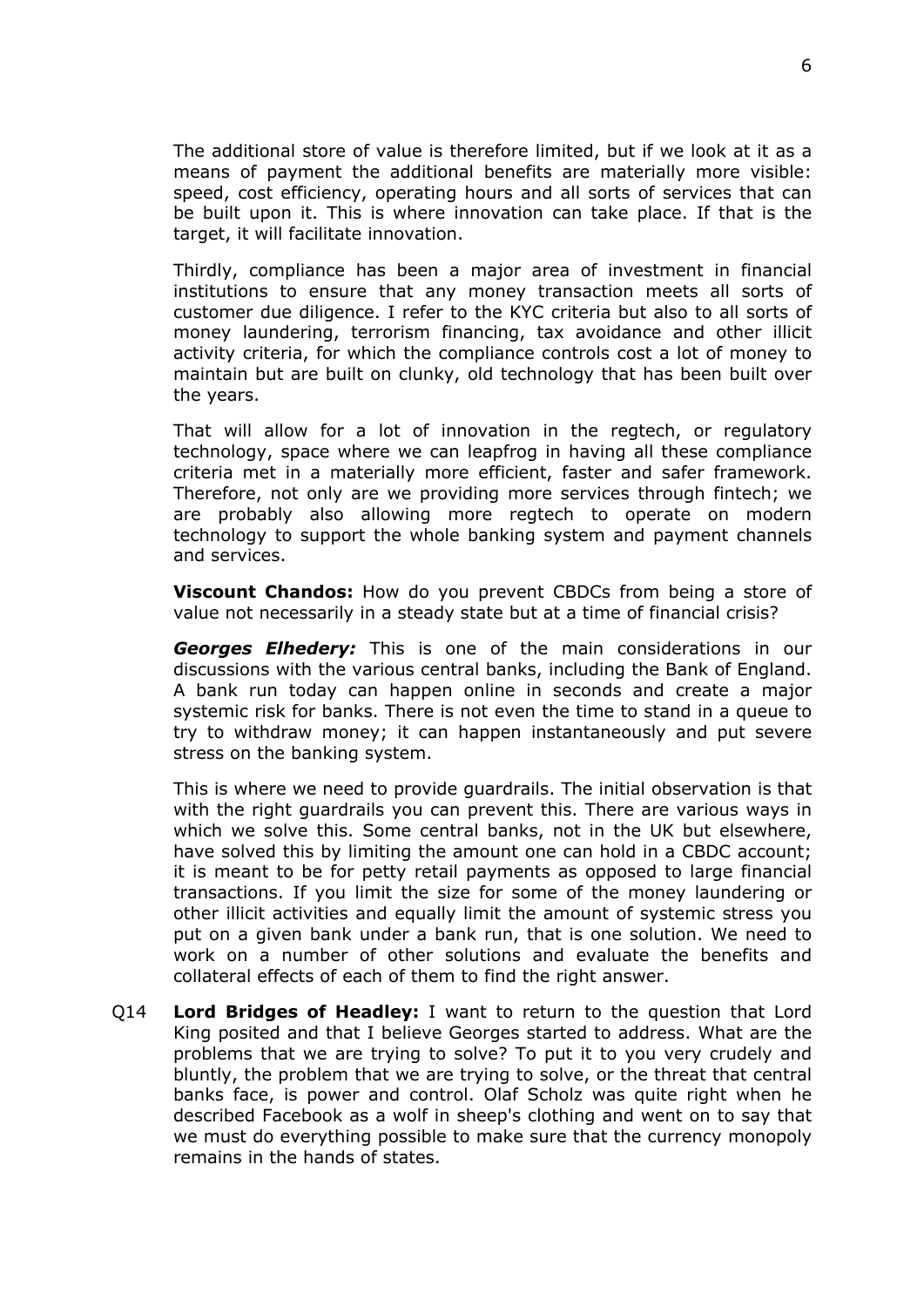Is that not the simple reason why we are sitting here? We can dress this up as being beneficial to the unbanked, underbanked and everything else, but that might just be spin-offs and side-effects that the private sector can deal with and is dealing with in different ways, maybe not as well as others. This is purely and simply about power. Is that not right?

*Georges Elhedery:* I think I can summarise your point by saying that if the DeFI space continues to grow at the pace that we are seeing—today, it is worth \$2 trillion and, irrespective of the value of some of the volatile cryptocurrencies, its size will continue to grow because particularly younger generations will find it more appealing if they start to see more interest being paid on some of the available currencies—I genuinely believe that we are putting at risk the stability of the monetary system and financial system that is designed today as regulated financial institutions operating under the bank. Some have described it to me as regulatory arbitrage. If we allow more and more of the consumer deposit base to move into regulatory arbitrage and any problem happens, who will foot the bill? Ultimately, this is the moment of truth.

The view of HSBC—I am sharing this openly, because we share it with the Bank of England—is that if the DeFi space wanted to issue stablecoins and wanted us to feel comfortable operating in it, we would aspire to see it regulated like a bank under the jurisdiction of the Bank of England, the PRA and the FCA, and regulated with the right prudential regulations. Whether or not they pose systemic risks will be assessed and regulated as such. That means that they are fully-fledged financial institutions offering services in a new technology, and in that case they may be welcome competition for a bank such as ourselves.

It was said earlier that banks are not innovating. I respectfully beg to disagree. The cost base of HSBC is circa 30bn. I am not giving anything away in a closed period; it is circa \$30 billion. About 25%, or \$7 billion, is spent on technology, of which about half is spent on running the bank and half is spent on what we call changing the bank—innovation technology—so we are investing a lot in technology. The problem that we face as banks is that we will not launch a new innovation without ensuring that we have the right legal, regulatory and conduct framework to operate it safely, so there is some governance in putting technology out to the market.

The DeFi space is not undergoing any of this governance, hence it can be much faster, but that is the regulatory arbitrage I am speaking about. If they are brought within the same regulation, we maintain the sovereignty and seniority of the central bank and operate on a level playing field where all innovation is absolutely welcome.

*Natasha de Teran:* What is the problem with control? We all need the payments system; it is a public good. We need money to be able to circulate in our economies; we all need to pay and be paid. If no one is in charge, I do not think we can assume that it will just happen magically. It has not happened in history. I do not know why we would suddenly think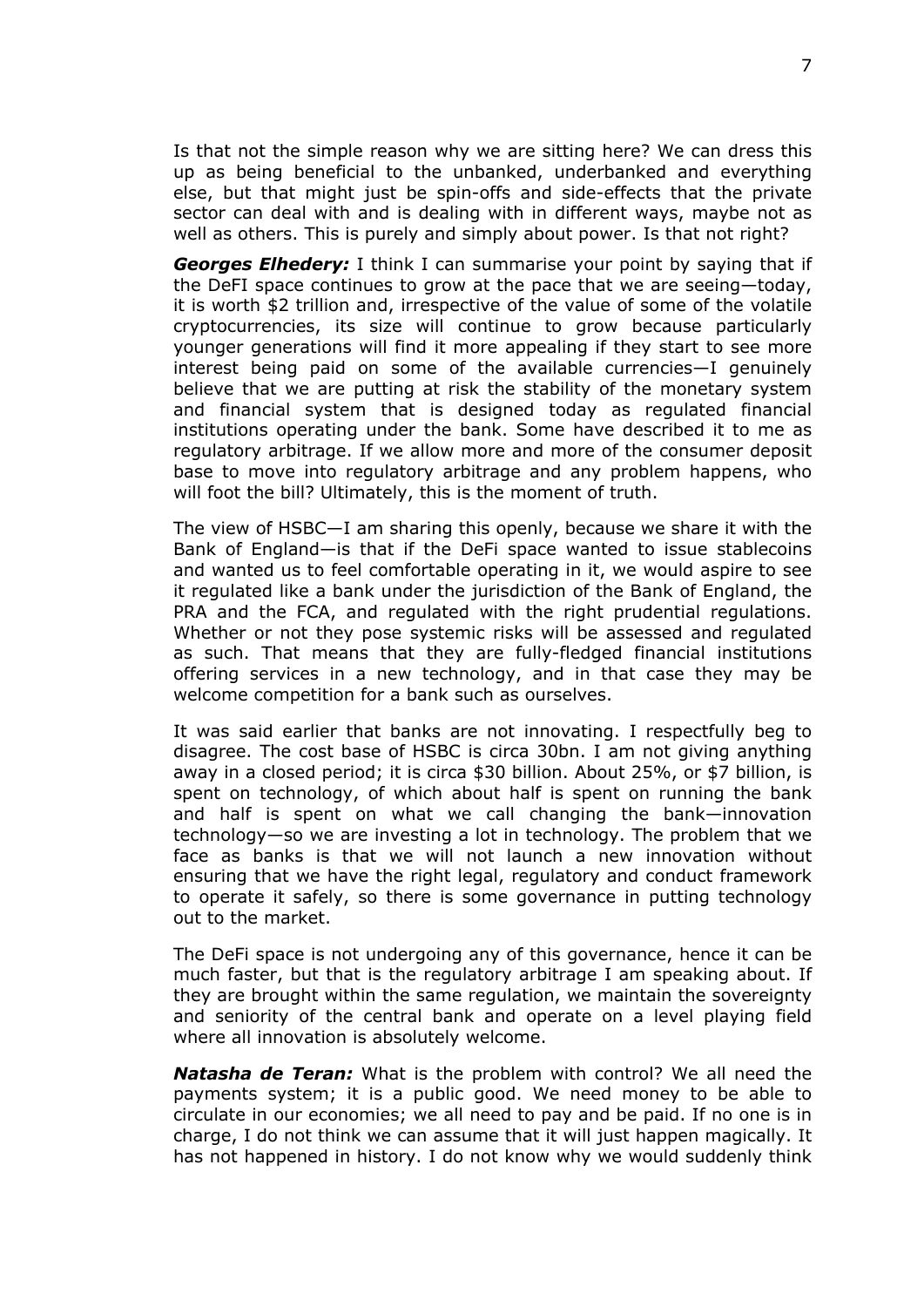that it would happen now in the digital sphere. I think that there is an element of control, and quite right, too.

Q15 **Lord Stern of Brentford:** My question is about the relationship between banks and customers in supervision and having somebody you know to ring up if something goes wrong, as it does from time to time. Of course, as a consumer you get a benefit and the bank gets the benefit of getting to know you a bit and can make a judgment about you without the statistics or relying on the numbers: it looks you in the eye. A CBDC could not do that very easily. Is there a risk that, if they go about monitoring money laundering and so on, they end up being, as it were, overly mechanical with too much information about who you are, essentially damaging your privacy and the relationship you have with the bank, and not necessarily being very good at doing supervision and monitoring for money laundering? Would you regard that as a problem?

I should say for transparency that I joined Midland Bank as a student in 1964 and that I am still with HSBC. Throughout that period, but less so in the past few years, I have known who my bank manager is and he or she has known who I am. It is hard to see how a CBDC could bring the advantages of that relationship and cover money laundering activities.

*Natasha de Teran:* On the money laundering side, any form of digital payment or electronic movement of money will go through a compliance screening process, I do not think that the CBDC payment process, as opposed to any other form of payment process, would make that difficult. The arrival of a CBDC and the related digital ID arrangements needed to support it might even make in-country screening processes easier, because there will be a new agreed form of identity, which is not in place today.

It is more complicated when we get into the cross-border arena, because we might trust say, America's form of digital ID, but we might not trust somebody else's, so banks such as Mr Elhedery's will have problems in dealing with countries whose IDs they do not support.

It is simply a reality that customer engagement is more difficult in the digital sphere, but there will be people behind the wallet providers just as there are people behind our digital banks. I presume that the CBDC rulebook put forward by the Bank, if the Banks proceeds down that path, would ensure that there are arrangements to make sure that consumers can have that contact.

*Georges Elhedery:* I welcome Ms de Teran's point. Two models have been envisaged for CBDCs: the so-called direct model and the so-called indirect model.

The direct model would assume that customers have a direct bank account at the central bank and that the central bank manages the account of anyone who is using the currency. To date, no central bank<sup>1</sup> or think tank has recommended that model as being a viable one.

<sup>&</sup>lt;sup>1</sup> Of any major economy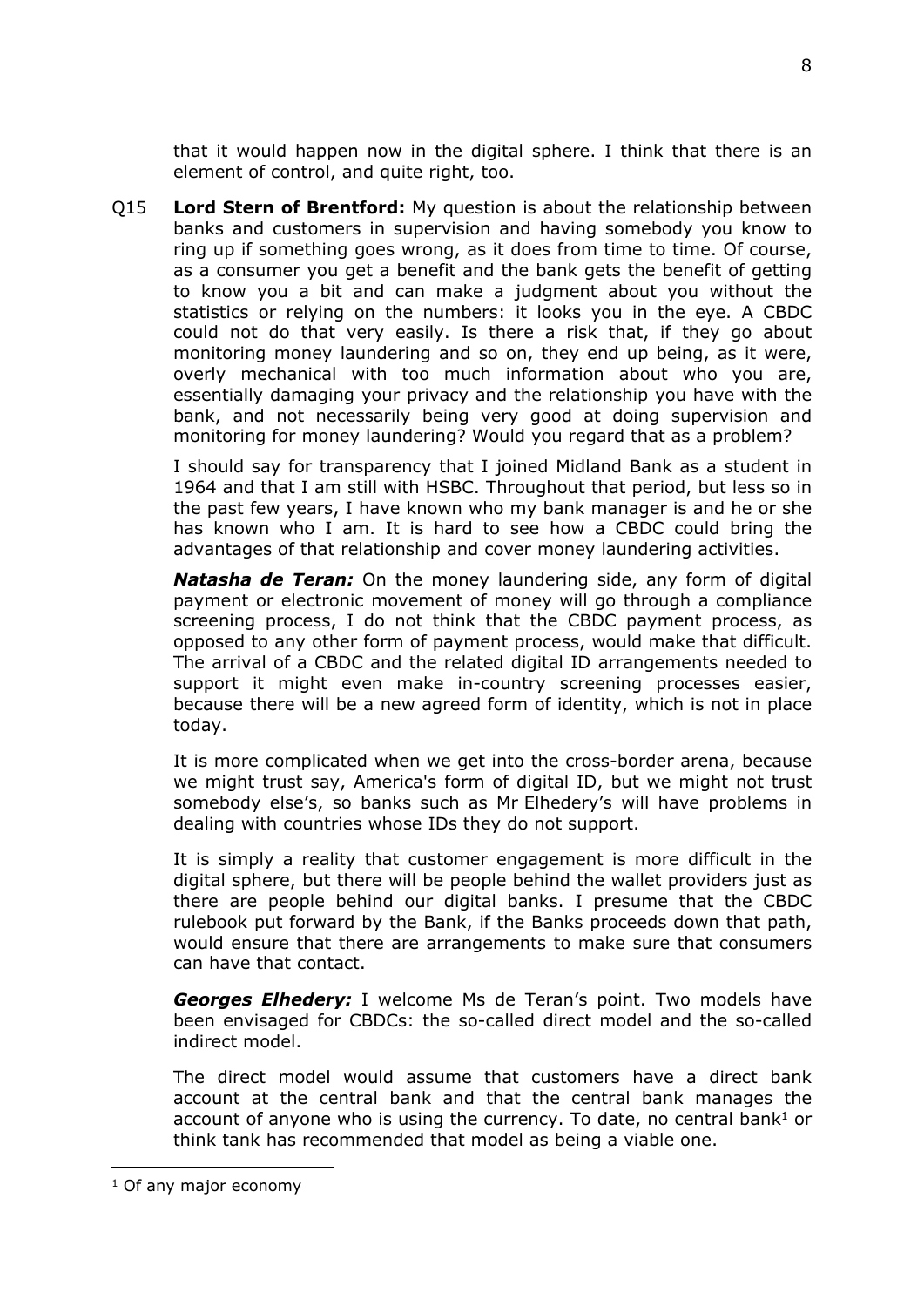The indirect model assumes that the central bank delegates to regulated financial institutions the responsibility to perform appropriate customer due diligence and KYC considerations. That financial institution then operates and maintains the account for the customer, but ensures that 100% of the proceeds of that account are deposited with the central bank to reflect the fact that this is central bank money that the customer owns in their account.

In that way, one can leverage the current financial institution's capability to perform all necessary compliance checks on individuals, including KYC—know your customer—as you, Lord Stern, said. Managers can sit in front of their client and look them in the eye—they get to know each other—and perform all sorts of checks on the activity, the source of wealth, the utilisation of the funds, et cetera, to be able to confirm at all times during the relationship that the customer is performing a legitimate activity.

Q16 **Lord Skidelsky:** I want to ask how the introduction of CBDCs changes the relationship between the financial sector and central banks. We have just heard about the difference between a direct system and an indirect system. In the direct system customers have accounts with the central bank. If that direct system was adopted, would it not run the risk of setting up competition between the commercial banks and the central bank? Do I infer that you would not be in favour of that and would prefer a structure of delegation in which the central bank simply regulates financial entities?

*Georges Elhedery:* Yes, that is correct. We have already recommended that the indirect mechanism is the more appropriate one and that the direct mechanism would be putting competition between the central bank and the regulated institutions that would not be constructive and would run the risk of monetary destabilisation. It is also our understanding that all the central banks with whom we have engagement, certainly the Bank of England, favour the indirect system to avoid exactly that risk.

**Lord Skidelsky:** Natasha, do you have a view on that?

*Natasha de Teran:* From the consumer standpoint, while agreeing with everything that Mr Elhedery said, choice and competition are critical, plus there is an element of speed. Asking the Bank of England to do all this to provide us with the choice of wallets and all the add-ons and so forth that you could possibly do with a CBDC—would be a mistake. It is important to have the private sector involved, not just the banks but technologists, fintechs and other newcomers.

**Lord Skidelsky:** On the direct and indirect methods, central banks historically had customers who were not just Governments; they were set up as private institutions and there were depositors. No one proposes going back to a system like that.

*Georges Elhedery:* That is correct. We do not recommend going back to the past with customers having direct accounts with the central bank. I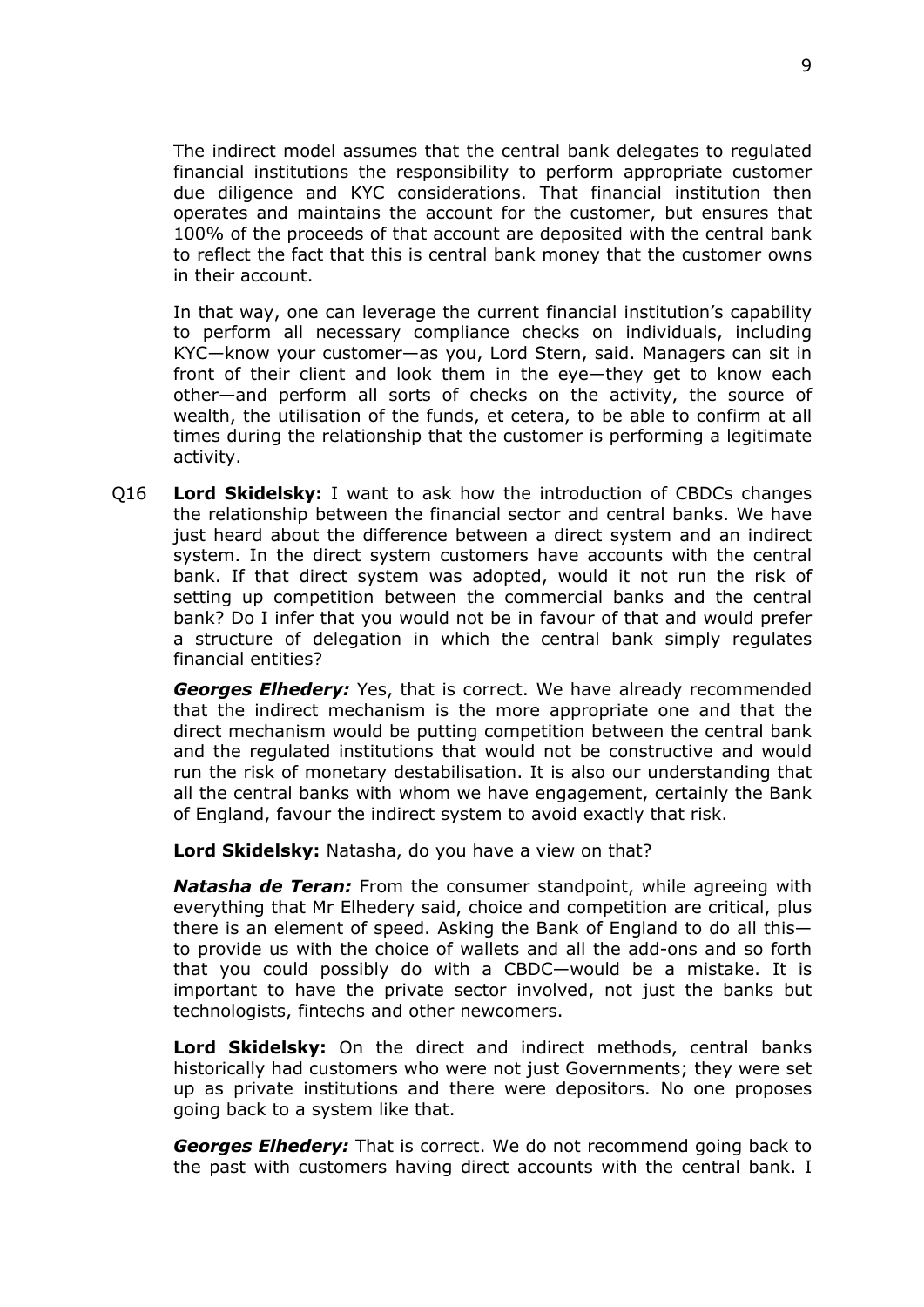have to admit that even today for bank notes one would not go to the central bank; one would go to an ATM or bank cashier and ask the teller to deliver the bank notes, so there is an indirect mechanism even for the delivery of bank notes.

Q17 **Lord Livingston of Parkhead:** That is a nice segue into a bit of future gazing. Natasha, imagine 20 or 30 years from now. Do we have a central bank digital currency? What should it look like? I will put the same question to Georges afterwards.

*Natasha de Teran:* It is difficult to look two years into the future, let alone 20 years.

**Lord Livingston of Parkhead:** That is why we have expert witnesses.

*Natasha de Teran:* Let us presume that we all have central bank digital currencies. One would hope that within 20 years different central bank digital currencies had found ways to work together to ease cross-border payments.

I know that one of the issues that we wanted to discuss today is the impact CBDCs could have on cross-border payments. Currencies are sovereign and payment systems are generally national. We are all looking at our own national systems and designing for the faults in our payment systems or perceived future faults. When all countries have their own CBDC, if that is the way we go, they will not necessarily work any better than the current payment systems' interface today. One would hope that 20 years into the future we had repaired those faults and cross-border transactions were an awful lot more seamless through central bank digital currencies, but I do not think that we should expect that at the outset.

One might expect many new businesses to have emerged and much smaller, lower-value payments much more frequently. These things could become much more possible using completely digitised and lower-cost payments.

**Lord Livingston of Parkhead:** I will come back to that. Georges?

*Georges Elhedery:* Building on Ms de Teran's point, tokenisation is the terminology we use whereby financial instruments are put on the blockchain and are therefore distributable on it—but not only financial instruments. Even art could be put on the blockchain; certification of authenticity can be done through the blockchain and distributed in a tokenised form to multiple buyers. Even real estate may be put on the blockchain and distributed in tokenised form.

If you believe that this has a future, the only way we can take away the risk of settlement when buying and selling these tokens is to have a digital central bank currency that is operating on the same system or platform, and today only CBDCs are the answer to that. Over and above all payment requirements, financial industry development may also require that there is a settlement coin available in that new framework and technology, and CBDCs will be the exact answer for it. Therefore, in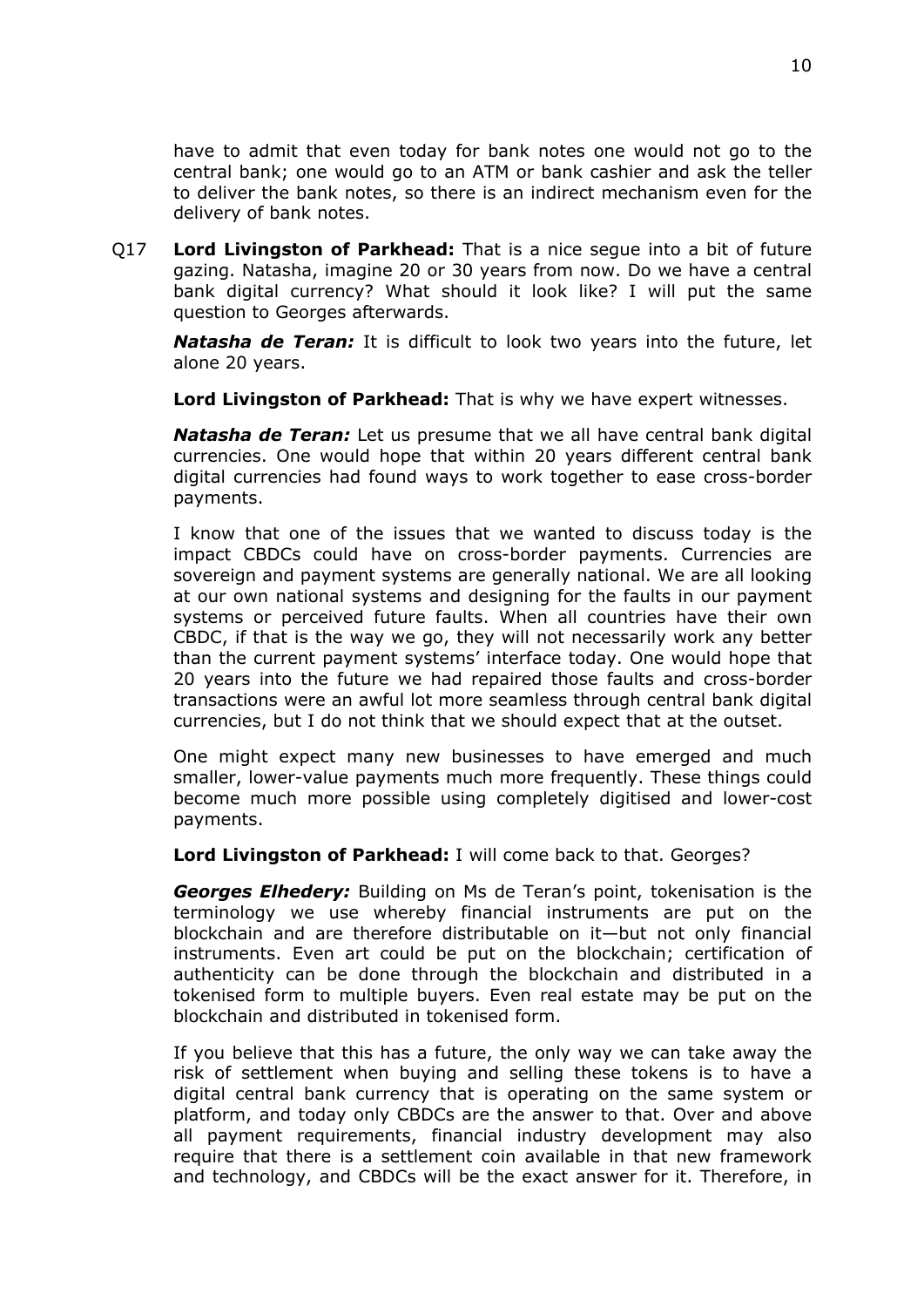20 years' time the chances are that we will indeed have a form of CBDCs that may have evolved through multiple stages.

**Lord Livingston of Parkhead:** We have heard a lot about banking and the unbanked. It seems to me that those who wish to be banked can be handled in the same way as they can be provided with other services that maybe they could not financially afford, but there are certain people who do not wish to be banked and, frankly, a CBDC does not sort that out.

Are we getting a bit confused in all this between the big, macro picture, which is control and cannot be done in any other way, and making things better for the consumer in a number of ways? Introducing, say, a centralised government system does not immediately strike one as a way of helping old-age pensioners who do not want to give up their pound notes. Is that a fair summary in your mind?

*Georges Elhedery:* Yes, indeed. The question of CBDCs for the unbanked may be a relevant question in emerging markets where the banking and financial systems have not penetrated in the way they have in developed markets. In the UK, bank fees are at zero. It is very difficult to be unable to get a bank account, so arguably those who do not want a bank account probably prefer bank notes or want absolute privacy. For the reasons that we discussed, CBDCs will not provide absolute privacy.

**Lord Livingston of Parkhead:** It makes matters worse.

#### *Georges Elhedery:* Yes.

*Natasha de Teran:* I would agree with that, but there is scope for a CBDC to lay down some rules on the provision of digital money. Maybe you do not need a CBDC for this, but at the moment the likes of HSBC are required to provide basic bank accounts, I believe, for those who would otherwise be unbanked.

That is good, but if I am a person who is not particularly digitally enabled, I still need to pay money digitally because the economy has become digital. I need a simple means of doing that. Not just a means that is accessible, but also affordable. Many of the non-bank ealternatives are quite expensive. A CBDC could help to lay a framework to ensure the provision of such services. Do you need a CBDC to do that? Not necessarily, but if there was one, I would imagine the Bank would have a mind to ensuring that that happened.

Q18 **Lord King of Lothbury:** I would like to go back to the direct versus indirect choice. The problems in doing it directly are obvious. The idea that the Bank of England will find it easy to offer bank accounts to 50 million people, invest in an IT system that is guaranteed to be secure and does not fail, with the governor sitting at his desk fielding telephone calls from aggrieved customers all day, does not really bear thinking about.

What do you think is the difference between now and the indirect approach that could come in? At present, commercial banks offer bank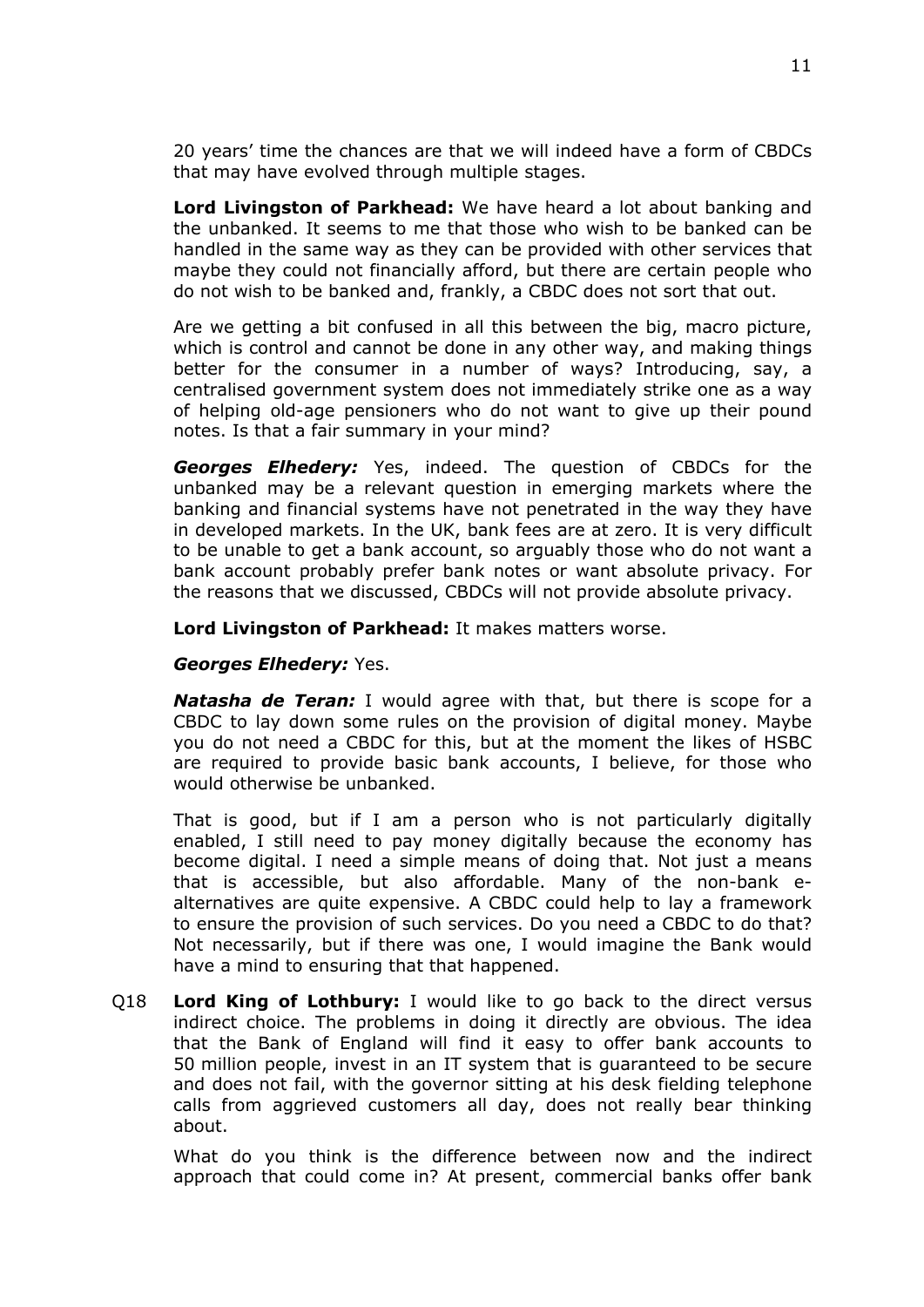accounts to customers. These are essentially guaranteed by the Government via the central bank. The commercial banks have such large deposits with the Bank of England in the form of reserves at the Bank that it is almost exactly as Mr Elhedery described the way the indirect approach would work.

What would be the difference between where we are today in practice and where we would be with the indirect approach in future?

*Georges Elhedery:* I agree with the statement that if indirect CBDC were to be live tomorrow, there probably would be very little change for the consumer. We probably would not see a leapfrog change overnight, if they were available overnight. I agree with that statement.

We put ourselves in a position to explore, brainstorm and analyse, because we fear that the evolution of the financial system is such that more and more financial activity may be performed by non-financial firms and possibly by non-regulated entities.

If we go with the understanding that it is the same activity under the same rules, we run the risk that we let ourselves drift little by little into having two separate financial systems—a regulated one and an unregulated one—with activity in the unregulated one posing more and more risks to the stability of the financial system. Frankly, in the competitive landscape, banks are not able to operate there because they are certainly way outside their risk appetite. From the point of view of company risk, financial crime risk and systemic risk, they are outside our risk appetite.

We feel that at some stage we need to avoid such divergence. Is the divergence here today? It is probably marginal, but is this divergence manifesting itself and possibly growing? I would say that, if nothing is done, there is a clear risk that five years down the road we realise that this divergence is real and we should probably have acted upon it, hence the pre-emptive move to say that, even though the jump between today and tomorrow, if we have indirect CBDCs, may be immaterial, it will try to prevent a path that may pose risks in the future that it may be difficult to dial back from.

**Lord King of Lothbury:** You do not think that is a question of regulation, as opposed to the creation of a CBDC.

*Georges Elhedery:* The advice that we have shared with all the regulators we have engaged with is that regulation needs to be implemented for this segment. At this stage there is certainly a good deal of acknowledgement that regulation has to be implemented, but it has not yet. If regulation is applied, effectively we are bringing them back to a level playing field.

You run a risk from there, and although perhaps I am going to another level of detail, it is important to realise this. Let us assume a world where stablecoins are regulated and therefore pose no risks. The commercial downside we see is that stablecoin, unlike commercial bank money and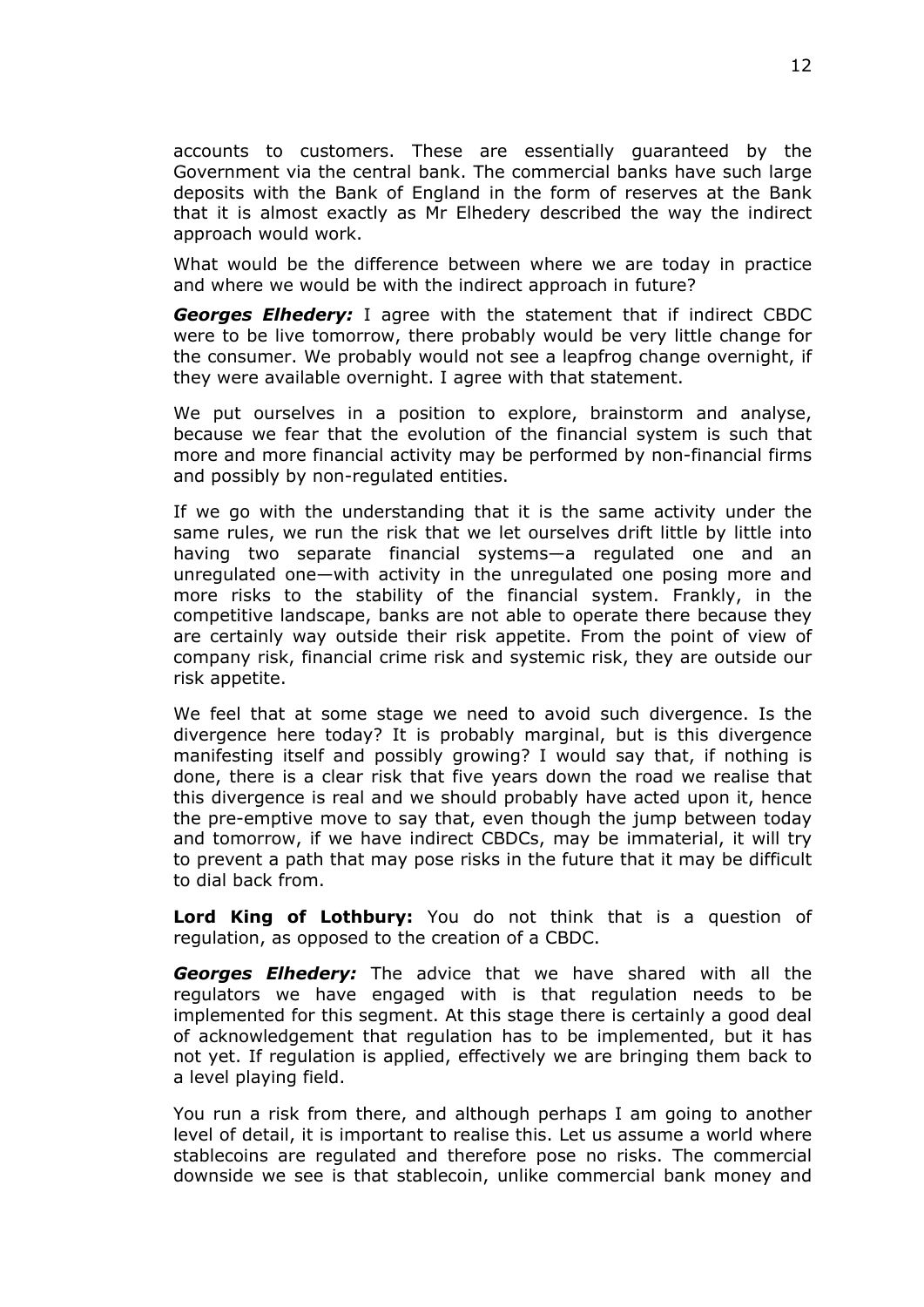M1, if you want, is not fungible. Today, if you are an HSBC customer and you are moving money to an account at Santander, you can do it seamlessly. You do not even realise that you have transferred commercial money issued by HSBC to commercial money issued by Santander. For a retail client it looks like it is seamless; you just move your pounds from one account to the other.

In the stablecoin space, that is no longer the case because the technologies are not interoperable. The transition from one to the other will not be seamless, so going forward we run the risk of fragmentation. If it is a pound but it is not fungible with another pound on a different platform, there needs to be a transition from one to the other, probably through more complex hoops than with today's commercial bank money. You transfer money from HSBC to Santander and it happens seamlessly.

We are thinking that CBDCs can unify a platform where everything is interoperable. For anybody who uses that platform, whatever they build on it, that pound is a pound wherever it stands and is fungible with any other pound. Stablecoins are not fungible; they are all equal to one pound, but they are not fungible with each other; they cannot give the same services because you depend on the services of the issuer of the platform. That fragmentation may not be commercially interesting for a consumer.

**Lord King of Lothbury:** Ms de Teran, what is your perspective?

*Natasha de Teran:* Not only is it perhaps not commercially interesting to a consumer—that is probably something of an understatement—but the consumer can get locked in, just as we are locked into our airmiles, which are inflated every time we look at our accounts. I think that fragmentation is hugely worrisome for UK plc and UK citizens. Everything that can be done to avoid that is very important.

We have to remember that we are not just thinking about the likes of the sophisticated people who are toying with Bitcoin. Every person in the UK needs to be able to pay and be paid. If they get locked into small systems that can tax them at the entry and exit points and lock them into products and services, that is very problematic. I see that much of the thinking on CBDCs and the decision-making is to try to avoid this future outcome, which I think would be very detrimental to society.

Q19 **The Chair:** We are almost out of time. Perhaps I may put to Mr Elhedery a cliché question. What keeps you awake at night? With your big job and the need to deal with this issue, I am amazed that you get any sleep at all because it is fraught with risks, is it not?

*Georges Elhedery:* I do not say that all these matters necessarily keep us awake at night. I genuinely think that we are trying to address them in time. There are so many other issues that we have to address. It is probably too late and we should have thought about it earlier, but certainly the issue of CBDCs is one that I genuinely believe we are addressing in time, which means that we can really take the appropriate